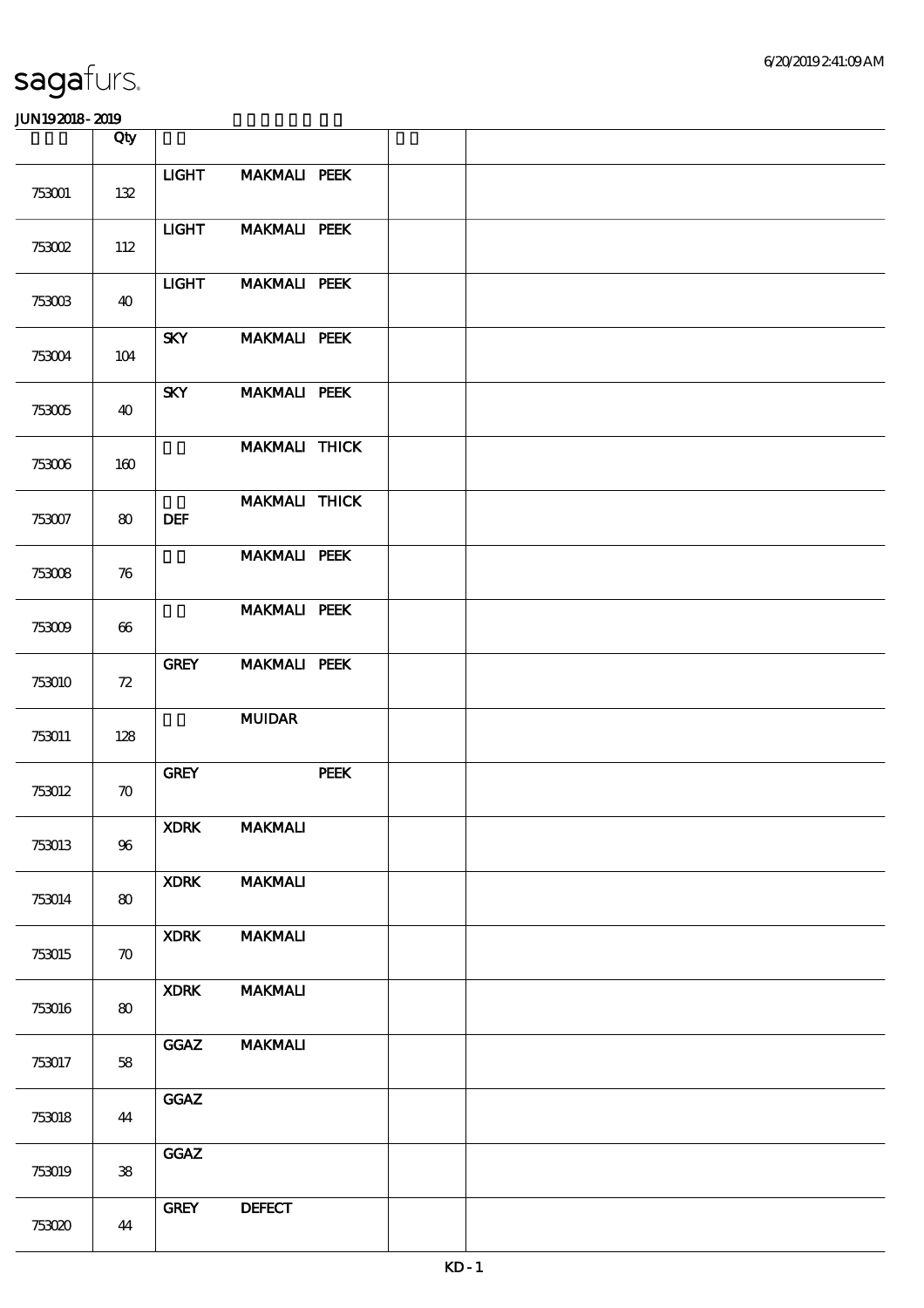| .                                                                |     |                                                    |                |                                   |  |
|------------------------------------------------------------------|-----|----------------------------------------------------|----------------|-----------------------------------|--|
|                                                                  | Qty |                                                    |                |                                   |  |
| * * * * * * * * * * * * * *<br>$* 753021$<br>$\ast$              | 212 | <b>LIGHT</b><br>П                                  | <b>MAKMALI</b> |                                   |  |
| $\ast$<br>$* 753022$<br>* * * * * * * * <mark>* * * * * *</mark> | 212 |                                                    | 424 Skins      | $\ast$<br>$\ast$<br>* * * * * * * |  |
| 753023                                                           | 244 | <b>LIGHT</b><br>$\mathbf{I}$                       | <b>MAKMALI</b> |                                   |  |
| 753024                                                           | 184 | <b>LIGHT</b><br>п                                  | <b>MAKMALI</b> |                                   |  |
| 753025                                                           | 152 | <b>LIGHT</b><br>$\mathbf{I}$                       | <b>MAKMALI</b> |                                   |  |
| 753026                                                           | 110 | <b>LIGHT</b><br>$\mathbf{u}$                       | <b>MAKMALI</b> |                                   |  |
| * * * * * * * * * * * * * * *<br>$* 753027$<br>$\ast$            | 318 | <b>LIGHT</b><br>П                                  | <b>MUIDAR</b>  |                                   |  |
| $\ast$<br>$* 753028$<br>* * * * * * * * <mark>* * * * * *</mark> | 212 |                                                    | 530Skins       | $\ast$<br>* * * * * * *           |  |
| 753029                                                           | 240 | <b>LIGHT</b><br>$\mathbf I$                        | <b>MUIDAR</b>  |                                   |  |
| 753030                                                           | 78  | <b>LIGHT</b><br>$\mathbf I$                        | <b>MUIDAR</b>  |                                   |  |
| 753031                                                           | 140 | <b>LIGHT</b><br>$\mathbf{I} \mathbf{I} \mathbf{B}$ | <b>MUIDAR</b>  |                                   |  |
| 753052                                                           | 106 | <b>LIGHT</b><br>$\mathbf I$                        |                |                                   |  |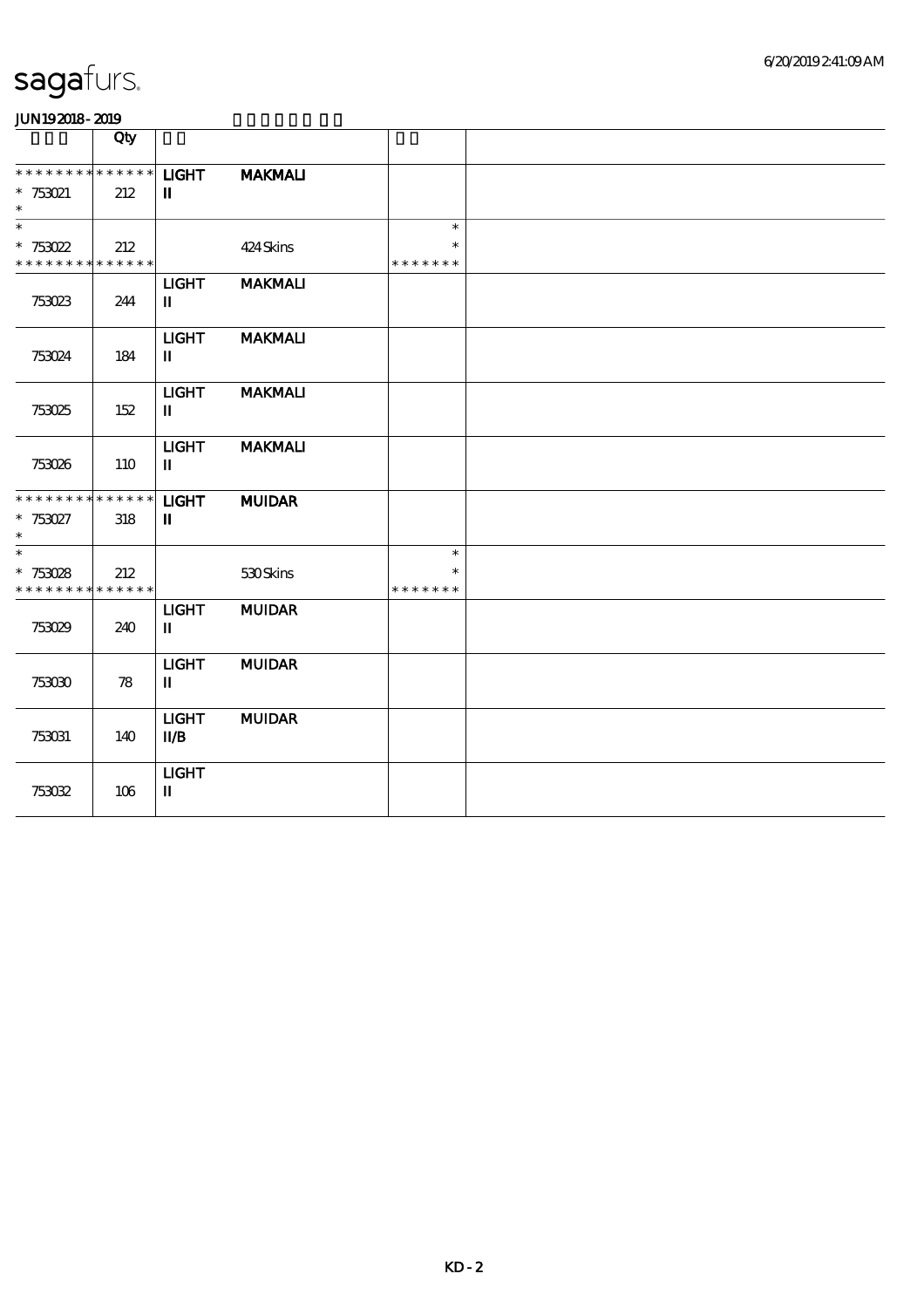|                                                                | Qty                |                                                     |                  |                                   |  |
|----------------------------------------------------------------|--------------------|-----------------------------------------------------|------------------|-----------------------------------|--|
| 753041                                                         | 90                 | <b>SKY</b><br>$\mathbf I$                           | <b>MAKMALI</b>   |                                   |  |
| * * * * * * * * * * * * * *<br>$* 753042$<br>$\ast$            | 192                | <b>SKY</b><br>$\mathbf{I}$                          | <b>MAKMALI</b>   |                                   |  |
| $\ast$<br>$*753043$<br>$\ast$                                  | 288                |                                                     | $\boldsymbol{2}$ | $\ast$<br>$\ast$<br>$\ast$        |  |
| $\overline{\ast}$<br>$* 753044$<br>* * * * * * * * * * * * * * | 288                |                                                     | 768Skins         | $\ast$<br>$\ast$<br>* * * * * * * |  |
| * * * * * * * * * * * * * *<br>$*753045$<br>$\ast$             | 220                | <b>SKY</b><br>$\mathbf I$                           | <b>MAKMALI</b>   |                                   |  |
| $\ast$<br>$*753046$<br>* * * * * * * *                         | 220<br>* * * * * * |                                                     | 440Skins         | $\ast$<br>$\ast$<br>* * * * * * * |  |
| 753047                                                         | 388                | <b>SKY</b><br>$\mathbf{I}$                          | <b>MAKMALI</b>   |                                   |  |
| 753048                                                         | 348                | <b>SKY</b><br>П                                     | <b>MAKMALI</b>   |                                   |  |
| 753049                                                         | 208                | <b>SKY</b><br>П                                     | <b>MAKMALI</b>   |                                   |  |
| 753050                                                         | 128                | <b>SKY</b><br>П                                     | <b>MAKMALI</b>   |                                   |  |
| 753051                                                         | 158                | <b>SKY</b><br>П                                     | MUIDAR FLAT      |                                   |  |
| * * * * * * * * * * * * * *<br>$*753052$<br>$\ast$             | 286                | <b>SKY</b><br>$\mathbf I$                           | <b>MUIDAR</b>    |                                   |  |
| $*$<br>$*753053$<br>* * * * * * * *                            | 282<br>* * * * * * |                                                     | 568Skins         | $\ast$<br>$\ast$<br>* * * * * * * |  |
| 753054                                                         | 106                | <b>SKY</b><br>$\rm I\hspace{-.1em}I\hspace{-.1em}I$ | <b>MUIDAR</b>    |                                   |  |
| 753055                                                         | 160                | <b>SKY</b><br>$\mathbf I$                           | <b>MUIDAR</b>    |                                   |  |
| 753056                                                         | 132                | <b>SKY</b><br>$\mathbf I$                           | <b>MUIDAR</b>    |                                   |  |
| 753057                                                         | 102                | <b>SKY</b><br>П                                     | <b>MUIDAR</b>    |                                   |  |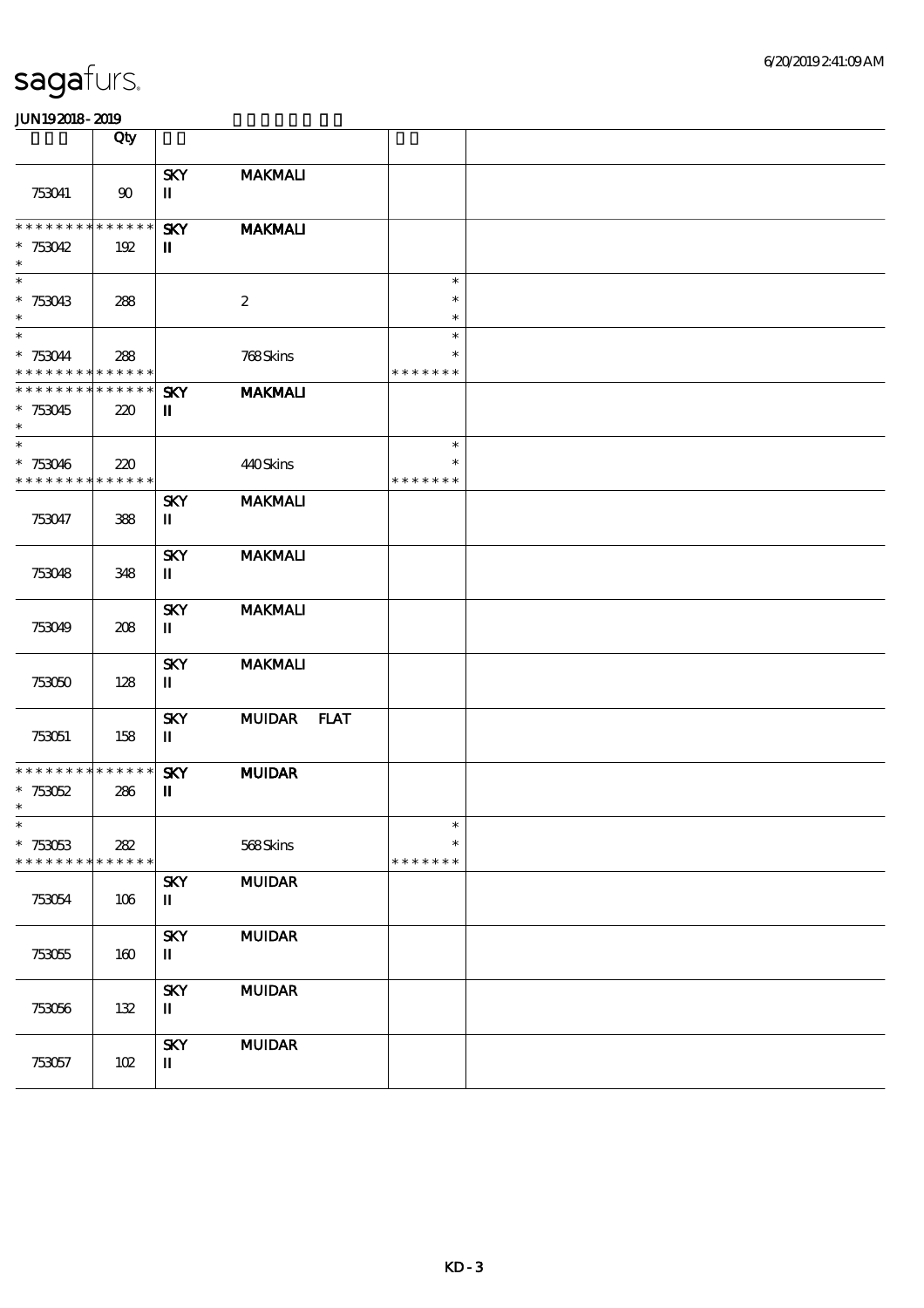|        | Qty                   |                                       |                     |  |  |
|--------|-----------------------|---------------------------------------|---------------------|--|--|
| 753061 | 192                   | $\mathbf I$                           | <b>MAKMALI</b>      |  |  |
| 753062 | 172                   | $\rm I\hspace{-.1em}I$                | <b>MAKMALI</b>      |  |  |
| 753063 | 154                   | $\mathbf I$                           | <b>MAKMALI</b>      |  |  |
| 753064 | 130                   | $\mathbf I$                           | <b>MAKMALI</b>      |  |  |
| 753065 | 86                    | $\rm I\hspace{-.1em}I$                | <b>MAKMALI</b>      |  |  |
| 753066 | 82                    | $\mathbf I$                           | <b>MAKMALI</b>      |  |  |
| 753067 | 94                    | $\mathbf I$                           | MUIDAR FLAT         |  |  |
| 753068 | 128                   | $\rm I\hspace{-.1em}I\hspace{-.1em}I$ | $\bf MUDAR$         |  |  |
| 753069 | 108                   | $\mathbf I$                           | <b>MUIDAR</b>       |  |  |
| 753070 | $72\,$                | $\mathbf I$                           | <b>MUIDAR</b>       |  |  |
| 753071 | 86                    | $\mathbf{I} \mathbf{I} \mathbf{B}$    | <b>MUIDAR</b>       |  |  |
| 753072 | 128                   | <b>GREY</b><br>П                      | <b>MAKMALI PEEK</b> |  |  |
| 753073 | 94                    | <b>GREY</b><br>$\mathbf I$            | MUIDAR PEEK         |  |  |
| 753074 | 104                   | ${\rm GRFY}$<br>$\mathbf{m}$          |                     |  |  |
| 753075 | $\boldsymbol{\omega}$ | <b>GREY</b><br>$\mathbf{m}$           |                     |  |  |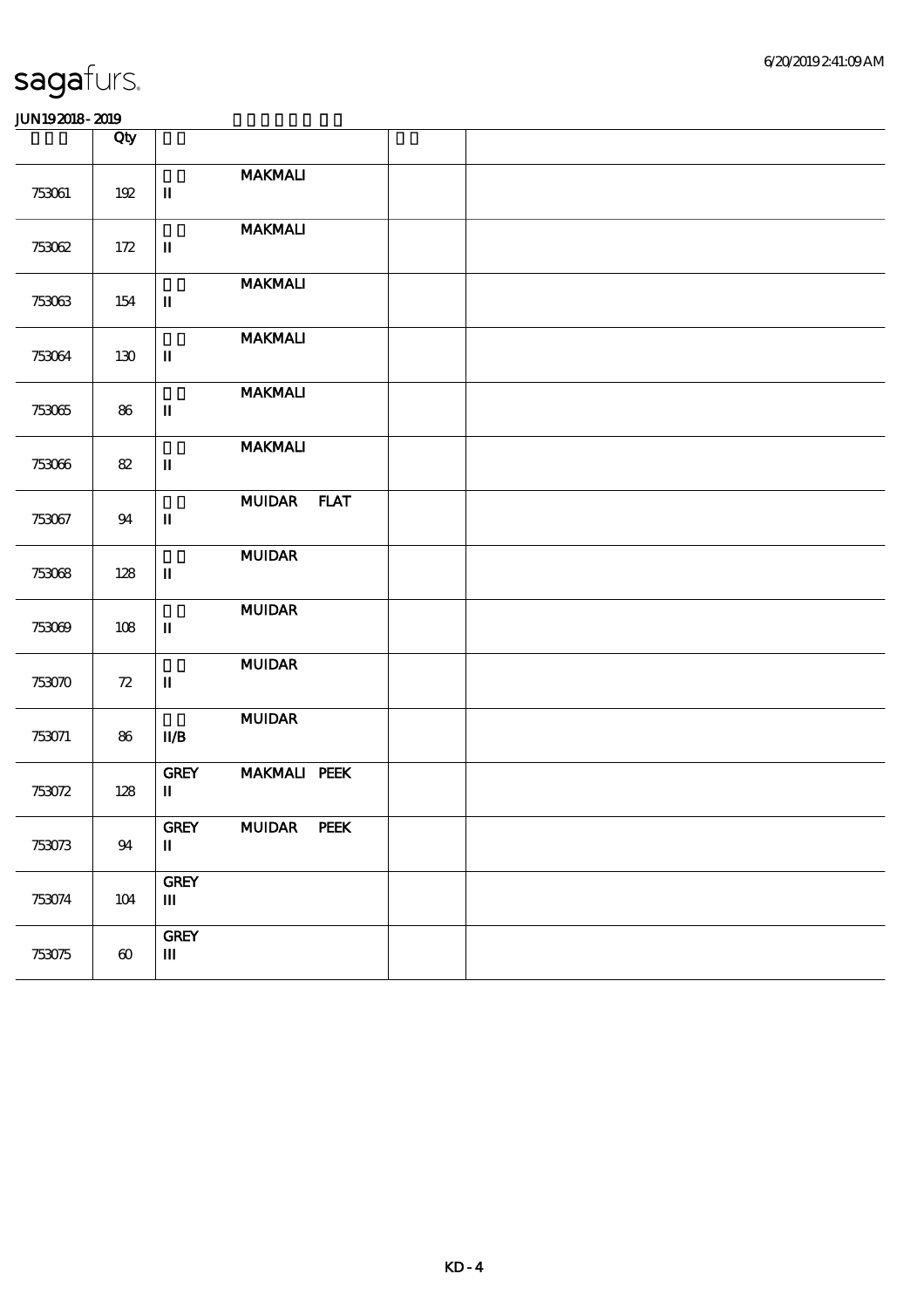#### 6/20/2019 2:41:09 AM

# sagafurs.

|                                                                      | Qty        |                            |                     |                                   |  |
|----------------------------------------------------------------------|------------|----------------------------|---------------------|-----------------------------------|--|
| * * * * * * * * * * * * * *<br>$*753081$<br>$\ast$                   | 288        | <b>LIGHT</b>               | <b>MAKMALI THIN</b> |                                   |  |
| $\overline{\phantom{1}}$<br>$*753082$<br>* * * * * * * * * * * * * * | 288        |                            | 576Skins            | $\ast$<br>$\ast$<br>* * * * * * * |  |
| ******** <mark>*******</mark><br>* $753083$<br>$\ast$                | 270        | <b>LIGHT</b>               | <b>MAKMALI THIN</b> |                                   |  |
| $\ast$<br>$*753084$<br>* * * * * * * * * * * * * *                   | 270        |                            | 540Skins            | $\ast$<br>$\ast$<br>* * * * * * * |  |
| 753085                                                               | 228        | <b>LIGHT</b>               | <b>MAKMALI</b>      |                                   |  |
| 753086                                                               | 200        | <b>LIGHT</b>               | MAKMALI THICK       |                                   |  |
| 753087                                                               | 282        | <b>LIGHT</b>               | MAKMALI THICK       |                                   |  |
| * * * * * * * * * * * * * *<br>$*753088$<br>$\ast$                   | 360        | <b>LIGHT</b>               | <b>MUIDAR</b>       |                                   |  |
| $\ast$<br>$*753089$<br>$\ast$                                        | 270        |                            | $\boldsymbol{2}$    | $\ast$<br>$\ast$<br>$\ast$        |  |
| $\ast$<br>$*753090$<br>* * * * * * * * * * * * * *                   | <b>270</b> |                            | <b>900Skins</b>     | $\ast$<br>$\ast$<br>* * * * * * * |  |
| 753091                                                               | 116        | <b>LIGHT</b><br><b>I/B</b> | <b>MUIDAR</b>       |                                   |  |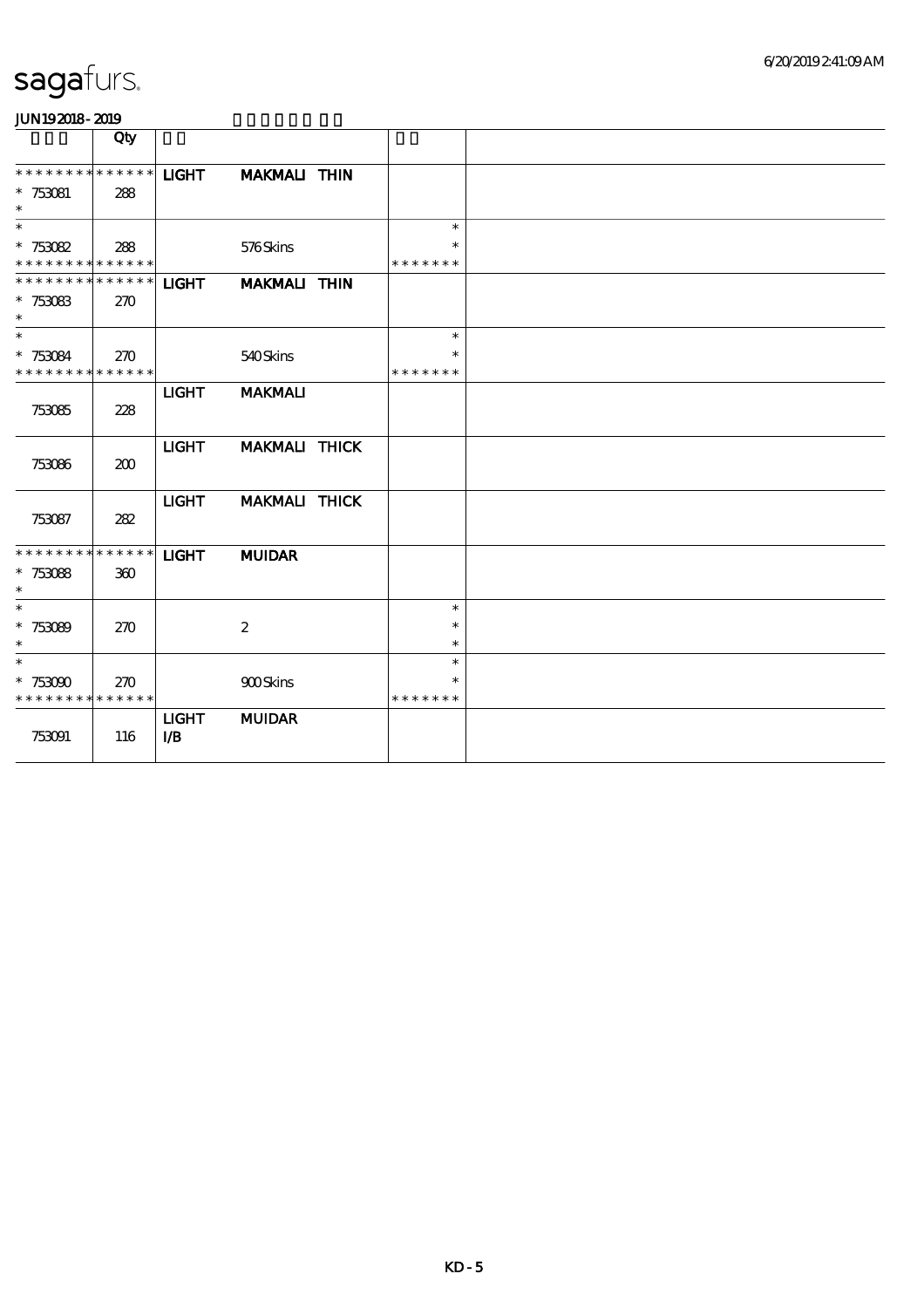|                                          | Qty                        |            |                      |                    |  |
|------------------------------------------|----------------------------|------------|----------------------|--------------------|--|
| * * * * * * * * * * * * * *              |                            | <b>SKY</b> | <b>MAKMALI THIN</b>  |                    |  |
| $*753101$                                | 180                        |            |                      |                    |  |
| $\ast$<br>$\ast$                         |                            |            |                      | $\ast$             |  |
| $* 753102$                               | 180                        |            | $\boldsymbol{2}$     | $\ast$             |  |
| $\ast$                                   |                            |            |                      | $\ast$             |  |
| $\ast$                                   |                            |            |                      | $\ast$             |  |
| $* 75310B$<br>* * * * * * * *            | 180<br>* * * * * *         |            | 540Skins             | *<br>* * * * * * * |  |
| * * * * * * *                            | * * * * * *                | <b>SKY</b> | <b>MAKMALI THIN</b>  |                    |  |
| $*753104$                                | 288                        |            |                      |                    |  |
| $\ast$<br>$\overline{\ast}$              |                            |            |                      |                    |  |
| $* 753105$                               | 288                        |            | $\boldsymbol{2}$     | $\ast$<br>$\ast$   |  |
| $\ast$                                   |                            |            |                      | $\ast$             |  |
| $\ast$                                   |                            |            |                      | $\ast$             |  |
| $*753106$                                | 288                        |            | $\,3$                | $\ast$             |  |
| $\ast$<br>$\ast$                         |                            |            |                      | $\ast$<br>$\ast$   |  |
| $*753107$                                | 288                        |            | 1152Skins            | $\ast$             |  |
| * * * * * * * *                          | * * * * * *                |            |                      | * * * * * * *      |  |
| * * * * * * *                            | * * * * * *                | <b>SKY</b> | <b>MAKMALI THIN</b>  |                    |  |
| $*753108$<br>$\ast$                      | 282                        |            |                      |                    |  |
| $\ast$                                   |                            |            |                      | $\ast$             |  |
| $*753109$                                | 282                        |            | $\boldsymbol{2}$     | $\ast$             |  |
| $\ast$                                   |                            |            |                      | $\ast$             |  |
| $\ast$                                   |                            |            |                      | $\ast$             |  |
| $* 753110$<br>$\ast$                     | 282                        |            | $\,3$                | $\ast$<br>$\ast$   |  |
| $\ast$                                   |                            |            |                      | $\ast$             |  |
| $*753111$                                | 282                        |            | 1128Skins            | $\ast$             |  |
| * * * * * * * *                          | * * * * * *                |            |                      | * * * * * * *      |  |
| * * * * * * * *<br>$* 753112$            | * * * * * *<br>200         | <b>SKY</b> | <b>MAKMALI THICK</b> |                    |  |
| $\ast$                                   |                            |            |                      |                    |  |
| $\ast$                                   |                            |            |                      | $\ast$             |  |
| $*753113$                                | 200                        |            | 400Skins             | $\ast$             |  |
| * * * * * * * *<br>* * * * * * *         | * * * * * *<br>* * * * * * | <b>SKY</b> | <b>MAKMALI THICK</b> | * * * * * * *      |  |
| $* 753114$                               | 264                        |            |                      |                    |  |
| $\ast$                                   |                            |            |                      |                    |  |
| $\ast$                                   |                            |            |                      | $\ast$             |  |
| $* 753115$<br>$\ast$                     | 264                        |            | $\boldsymbol{2}$     | $\ast$<br>$\ast$   |  |
| $\ast$                                   |                            |            |                      | $\ast$             |  |
| $*753116$                                | 264                        |            | $\,3$                | $\ast$             |  |
| $\ast$                                   |                            |            |                      | $\ast$             |  |
| $\ast$                                   |                            |            |                      | $\ast$<br>$\ast$   |  |
| $* 753117$<br>* * * * * * * *            | 264<br>* * * * * *         |            | 1056Skins            | * * * * * * *      |  |
| * * * * * * *                            | * * * * * *                | <b>SKY</b> | MAKMALI THICK        |                    |  |
| $*753118$                                | 200                        |            |                      |                    |  |
| $\ast$                                   |                            |            |                      |                    |  |
| $\ast$                                   |                            |            | 400Skins             | $\ast$<br>*        |  |
| $*753119$<br>* * * * * * * * * * * * * * | 200                        |            |                      | * * * * * * *      |  |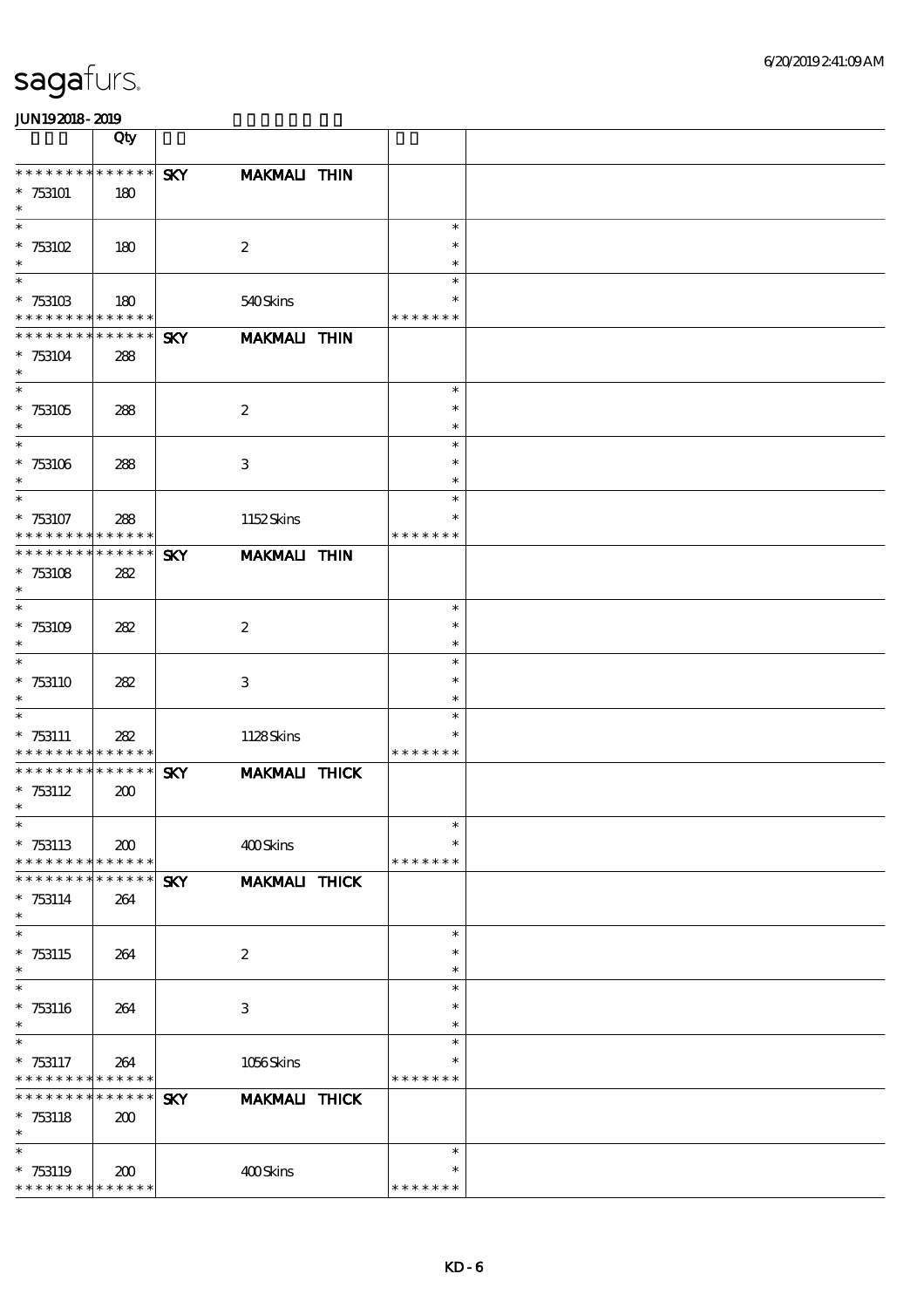|                                    | Qty                        |                          |                      |                  |  |
|------------------------------------|----------------------------|--------------------------|----------------------|------------------|--|
| * * * * * * * *                    |                            |                          |                      |                  |  |
| $*753121$                          | $******$<br>180            | <b>SKY</b>               | <b>MUIDAR</b>        |                  |  |
| $\ast$                             |                            |                          |                      |                  |  |
| $\ast$                             |                            |                          |                      | $\ast$           |  |
| * $753122$                         | 270                        |                          | $\boldsymbol{2}$     | $\ast$           |  |
| $\ast$<br>$\overline{\phantom{0}}$ |                            |                          |                      | $\ast$           |  |
| $* 753123$                         | 270                        |                          | 720Skins             | $\ast$<br>$\ast$ |  |
| * * * * * * * * * * * * * *        |                            |                          |                      | * * * * * * *    |  |
| ******** <mark>*******</mark>      |                            | <b>SKY</b>               | <b>MUIDAR</b>        |                  |  |
| $* 753124$                         | 264                        |                          |                      |                  |  |
| $\ast$<br>$\ast$                   |                            |                          |                      | $\ast$           |  |
| $* 753125$                         | 176                        |                          | 440Skins             | $\ast$           |  |
| * * * * * * * * * * * * * *        |                            |                          |                      | * * * * * * *    |  |
|                                    |                            | <b>SKY</b>               | <b>MUIDAR</b>        |                  |  |
| 753126                             | 306                        |                          |                      |                  |  |
|                                    |                            |                          |                      |                  |  |
| 753127                             | 174                        | <b>SKY</b><br><b>I/B</b> | <b>MUIDAR</b>        |                  |  |
|                                    |                            |                          |                      |                  |  |
| * * * * * * * *                    | * * * * * *                |                          | MAKMALI THIN         |                  |  |
| $* 753128$                         | 392                        |                          |                      |                  |  |
| $\ast$<br>$\ast$                   |                            |                          |                      | $\ast$           |  |
| $* 753129$                         | 294                        |                          | $\boldsymbol{2}$     | $\ast$           |  |
| $\ast$                             |                            |                          |                      | $\ast$           |  |
| $\ast$                             |                            |                          |                      | $\ast$           |  |
| $*753130$                          | 294                        |                          | 980Skins             | $\ast$           |  |
| * * * * * * * *<br>* * * * * * * * | * * * * * *<br>* * * * * * |                          |                      | * * * * * * *    |  |
| $*753131$                          | 272                        |                          | <b>MAKMALI THIN</b>  |                  |  |
| $\ast$                             |                            |                          |                      |                  |  |
| $\ast$                             |                            |                          |                      | $\ast$           |  |
| $* 753132$                         | 272                        |                          | 544Skins             | $\ast$           |  |
| * * * * * * * * * * * * * *        |                            |                          | <b>MAKMALI</b>       | * * * * * * *    |  |
| 753133                             | 110                        |                          |                      |                  |  |
|                                    |                            |                          |                      |                  |  |
| * * * * * * * *                    | * * * * * *                |                          | <b>MAKMALI THICK</b> |                  |  |
| $* 753134$<br>$\ast$               | 192                        |                          |                      |                  |  |
| $\ast$                             |                            |                          |                      | $\ast$           |  |
| $*753135$                          | 288                        |                          | 480Skins             | $\ast$           |  |
| * * * * * * * *                    | * * * * * *                |                          |                      | * * * * * * *    |  |
|                                    |                            |                          | <b>MUIDAR</b>        |                  |  |
| 753136                             | 280                        |                          |                      |                  |  |
|                                    |                            |                          |                      |                  |  |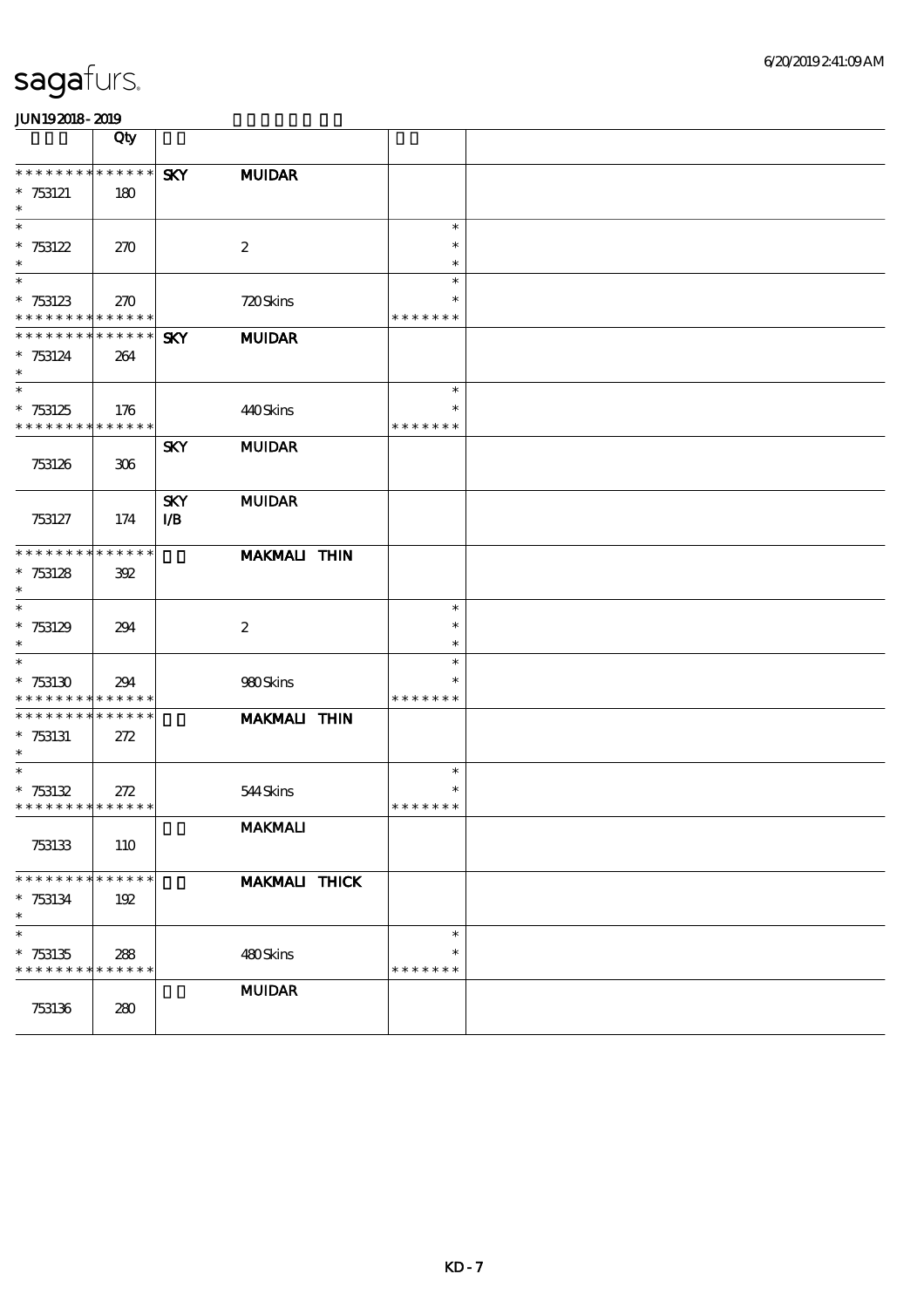|                             | Qty         |             |                           |                  |  |
|-----------------------------|-------------|-------------|---------------------------|------------------|--|
|                             |             |             | <b>MAKMALI</b>            |                  |  |
| 753501                      | 86          |             |                           |                  |  |
|                             |             |             |                           |                  |  |
|                             |             |             | MUIDAR FLAT               |                  |  |
| 753502                      | 160         |             |                           |                  |  |
|                             |             |             | <b>MUIDAR</b>             |                  |  |
| 753503                      | 136         |             |                           |                  |  |
|                             |             |             |                           |                  |  |
| 753504                      | 282         |             | <b>MUIDAR</b>             |                  |  |
|                             |             |             |                           |                  |  |
|                             |             |             | <b>MUIDAR</b>             |                  |  |
| 753505                      | 110         |             |                           |                  |  |
| * * * * * * * * * * * * * * |             |             | <b>MUIDAR</b>             |                  |  |
| $*753506$                   | 224         |             |                           |                  |  |
| $\ast$<br>$\ast$            |             |             |                           |                  |  |
| $*753507$                   | 224         |             | 448Skins                  | $\ast$<br>$\ast$ |  |
| * * * * * * * * * * * * * * |             |             |                           | * * * * * * *    |  |
| * * * * * * * * * * * * * * |             |             | <b>MUIDAR</b>             |                  |  |
| $* 753508$                  | 106         |             |                           |                  |  |
| $\ast$<br>$\ast$            |             |             |                           | $\ast$           |  |
| $*753509$                   | 212         |             | 318Skins                  | $\ast$           |  |
| * * * * * * * * * * * * * * |             |             |                           | * * * * * * *    |  |
|                             |             | QAMAR       | <b>MAKMALI</b>            |                  |  |
| 753510                      | 98          |             |                           |                  |  |
|                             |             | QAMAR       | <b>MAKMALI</b>            |                  |  |
| 753511                      | 68          |             |                           |                  |  |
|                             |             | QAMAR       | <b>MUIDAR</b>             |                  |  |
| 753512                      | 114         |             |                           |                  |  |
|                             |             |             |                           |                  |  |
|                             |             |             | <b>DEFECT</b>             |                  |  |
| 753513                      | 124         |             |                           |                  |  |
|                             |             |             | <b>MAKMALI</b>            |                  |  |
| 753514                      | 176         | П           |                           |                  |  |
| * * * * * * *               | * * * * * * |             | <b>MAKMALI</b>            |                  |  |
| $*753515$                   | 200         | $\mathbf I$ |                           |                  |  |
| $\ast$                      |             |             |                           |                  |  |
| $\ast$                      |             |             |                           | $\ast$           |  |
| $* 753516$<br>$\ast$        | 200         |             | $\boldsymbol{2}$          | $\ast$<br>$\ast$ |  |
| $\overline{\phantom{a}}$    |             |             |                           | $\ast$           |  |
| $*753517$                   | 200         |             | $\ensuremath{\mathsf{3}}$ | $\ast$           |  |
| $\ast$<br>$\overline{\ast}$ |             |             |                           | $\ast$           |  |
| $* 753518$                  | 200         |             | $\bf{4}$                  | $\ast$<br>$\ast$ |  |
| $\ast$                      |             |             |                           | $\ast$           |  |
| $\ast$                      |             |             |                           | $\ast$           |  |
| $*753519$                   | 200         |             | $1000$ Skins              | $\ast$           |  |
| * * * * * * * * * * * * * * |             |             |                           | * * * * * * *    |  |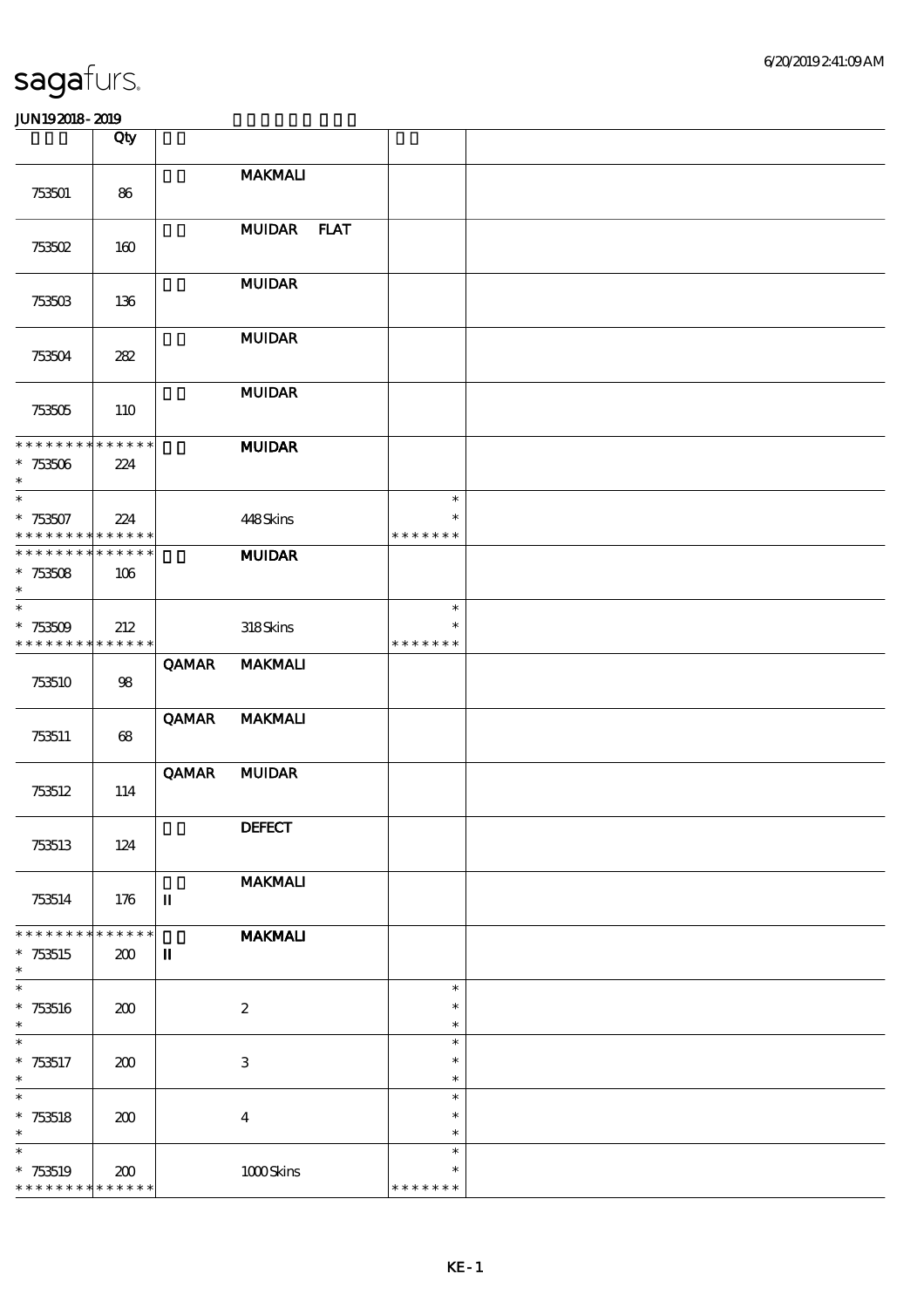|                                          | Qty                   |                             |                                                      |                  |  |
|------------------------------------------|-----------------------|-----------------------------|------------------------------------------------------|------------------|--|
| * * * * * * * *                          | * * * * * *           |                             | <b>MAKMALI</b>                                       |                  |  |
| $*753521$<br>$\ast$                      | 306                   | $\mathbf I$                 |                                                      |                  |  |
| $\ast$                                   |                       |                             |                                                      | $\ast$           |  |
| $* 753522$                               | 204                   |                             | 510Skins                                             | $\ast$           |  |
| * * * * * * * * * * * * * *              |                       |                             | <b>MAKMALI</b>                                       | * * * * * * *    |  |
| 753523                                   | 330                   | $\mathbf I$                 |                                                      |                  |  |
|                                          |                       |                             |                                                      |                  |  |
| 753524                                   | 176                   | $\mathbf I$                 | <b>MAKMALI</b>                                       |                  |  |
|                                          |                       |                             |                                                      |                  |  |
|                                          |                       |                             | <b>MAKMALI</b>                                       |                  |  |
| 753525                                   | 102                   | $\rm I\hspace{-.1em}I$      |                                                      |                  |  |
|                                          |                       |                             | <b>MUIDAR</b>                                        |                  |  |
| 753526                                   | 156                   | $\mathbf I$                 |                                                      |                  |  |
| * * * * * * * *                          | $******$              |                             | <b>MUIDAR</b>                                        |                  |  |
| $* 753527$                               | 196                   | $\mathbf{I}$                |                                                      |                  |  |
| $\ast$<br>$\ast$                         |                       |                             |                                                      | $\ast$           |  |
| $*753528$                                | 196                   |                             | $\boldsymbol{2}$                                     | $\ast$           |  |
| $\ast$<br>$\overline{\ast}$              |                       |                             |                                                      | $\ast$<br>$\ast$ |  |
| $*753529$                                | 196                   |                             | 588Skins                                             | $\ast$           |  |
| * * * * * * * *                          | * * * * * *           |                             |                                                      | * * * * * * *    |  |
| * * * * * * * * * * * * * *<br>$*753530$ | 282                   | $\mathbf{I}$                | <b>MUIDAR</b>                                        |                  |  |
| $\ast$                                   |                       |                             |                                                      |                  |  |
| $\ast$                                   |                       |                             |                                                      | $\ast$<br>$\ast$ |  |
| $* 753531$<br>* * * * * * * *            | 188<br>* * * * * *    |                             | 470Skins                                             | * * * * * * *    |  |
|                                          |                       |                             | $\mathbf{M}\mathbf{U}\mathbf{D}\mathbf{A}\mathbf{R}$ |                  |  |
| 753532                                   | $366$                 | $\mathbf I$                 |                                                      |                  |  |
|                                          |                       |                             | <b>MUIDAR</b>                                        |                  |  |
| 753533                                   | 160                   | $\mathbf I$                 |                                                      |                  |  |
|                                          |                       |                             | <b>MUIDAR</b>                                        |                  |  |
| 753534                                   | 112                   | $\mathbf I$                 |                                                      |                  |  |
|                                          |                       |                             |                                                      |                  |  |
| 753535                                   | 40                    | <b>QAMAR</b><br>$\mathbf I$ |                                                      |                  |  |
|                                          |                       |                             |                                                      |                  |  |
| 753536                                   | ${\bf Z}$             | $\mathbf{I}\mathbf{I}$      |                                                      |                  |  |
|                                          |                       |                             |                                                      |                  |  |
|                                          |                       |                             |                                                      |                  |  |
| 753537                                   | $\boldsymbol{\omega}$ | Ш                           |                                                      |                  |  |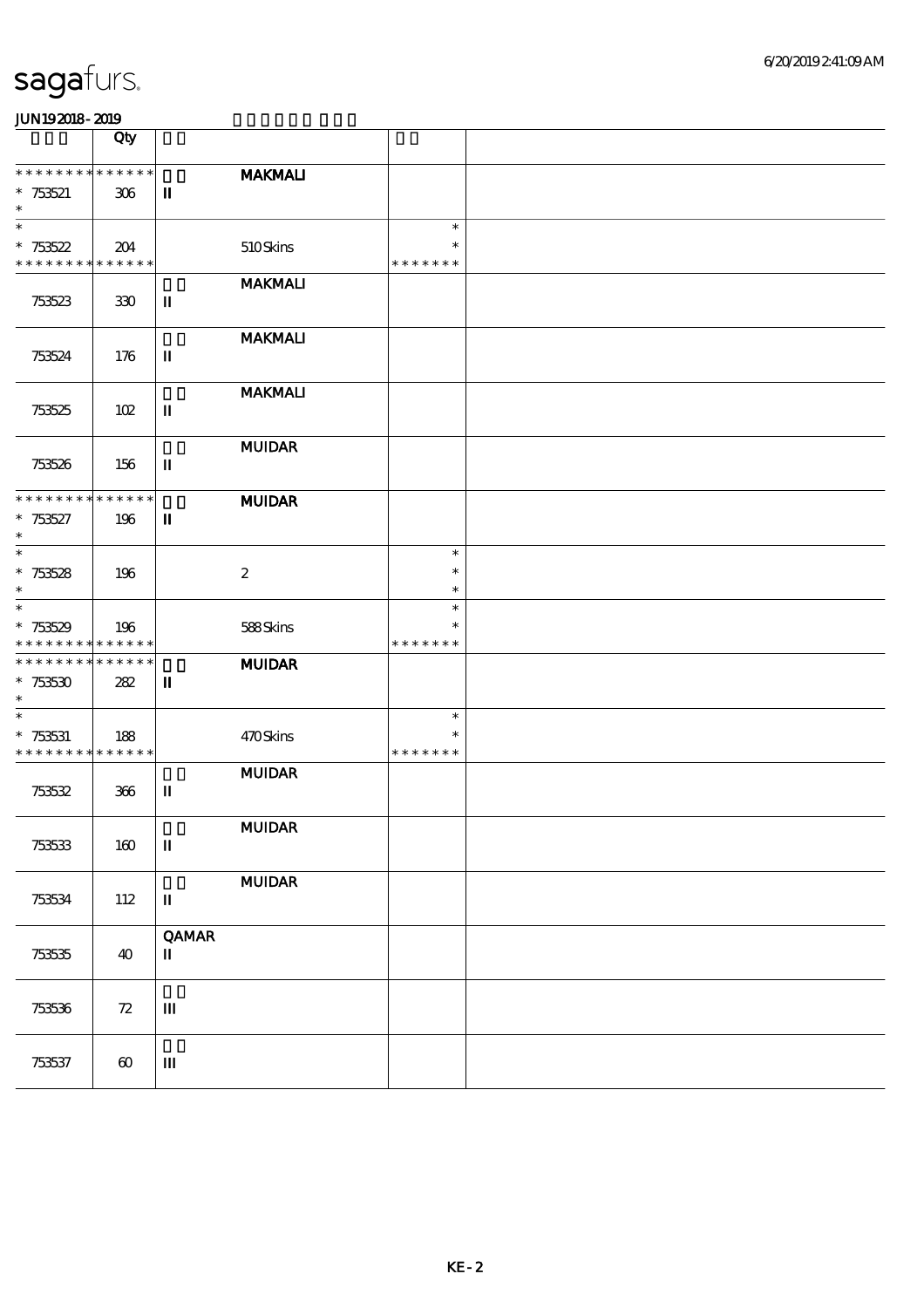|                                          | Qty                        |                      |                  |  |
|------------------------------------------|----------------------------|----------------------|------------------|--|
| * * * * * * * * * * * * * *              |                            | MAKMALI THIN         |                  |  |
| $*753541$                                | 200                        |                      |                  |  |
| $\ast$                                   |                            |                      |                  |  |
| $\ast$                                   |                            |                      | $\ast$           |  |
| $* 753542$                               | 200                        | $\boldsymbol{2}$     | $\ast$           |  |
| $\ast$                                   |                            |                      | $\ast$           |  |
| $\ast$                                   |                            |                      | $\ast$           |  |
| $* 753543$                               | 200                        | 600Skins             | *                |  |
| * * * * * * * * * * * * * *              |                            |                      | * * * * * * *    |  |
| * * * * * * * *                          | * * * * * *                | <b>MAKMALI THIN</b>  |                  |  |
| $* 753544$                               | 280                        |                      |                  |  |
| $\ast$<br>$\overline{\ast}$              |                            |                      |                  |  |
|                                          |                            |                      | $\ast$           |  |
| $* 753545$                               | 210                        | $\boldsymbol{2}$     | $\ast$           |  |
| $\ast$<br>$\ast$                         |                            |                      | $\ast$<br>$\ast$ |  |
|                                          |                            |                      | $\ast$           |  |
| $* 753546$<br>* * * * * * * *            | 210<br>* * * * * *         | <b>700Skins</b>      | * * * * * * *    |  |
| * * * * * * * *                          | * * * * * *                | <b>MAKMALI THIN</b>  |                  |  |
| $* 753547$                               | 216                        |                      |                  |  |
| $\ast$                                   |                            |                      |                  |  |
| $\ast$                                   |                            |                      | $\ast$           |  |
| $* 753548$                               | 216                        | 432Skins             | $\ast$           |  |
| * * * * * * * * <mark>* * * * * *</mark> |                            |                      | * * * * * * *    |  |
| * * * * * * * *                          | * * * * * *                | <b>MAKMALI</b>       |                  |  |
| $*753549$                                | 300                        |                      |                  |  |
| $\ast$                                   |                            |                      |                  |  |
| $\ast$                                   |                            |                      | $\ast$           |  |
| $* 75350$                                | 200                        | $\boldsymbol{2}$     | $\ast$           |  |
| $\ast$                                   |                            |                      | $\ast$           |  |
| $\ast$                                   |                            |                      | $\ast$           |  |
| $* 753551$                               | 200                        | $\,3$                | $\ast$           |  |
| $\ast$                                   |                            |                      | $\ast$           |  |
| $\ast$                                   |                            |                      | $\ast$           |  |
| $* 753552$                               | 200                        | 900Skins             | $\ast$           |  |
| * * * * * * * * <mark>* * * * * *</mark> |                            |                      | * * * * * * *    |  |
| * * * * * * * * * * * * * *              |                            | <b>MAKMALI THICK</b> |                  |  |
| $*753553$                                | 336                        |                      |                  |  |
| $\ast$                                   |                            |                      |                  |  |
| $\ast$                                   |                            |                      | $\ast$           |  |
| $* 753554$                               | 336                        | $\boldsymbol{2}$     | $\ast$           |  |
| $\ast$<br>$\ast$                         |                            |                      | $\ast$<br>$\ast$ |  |
|                                          |                            |                      |                  |  |
| $*753555$                                | 228                        | 900Skins             | *                |  |
| * * * * * * * *<br>* * *                 | * * * * * *<br>* * * * * * |                      | * * * * * * *    |  |
|                                          |                            | <b>MAKMALI THICK</b> |                  |  |
| $*753556$<br>$\ast$                      | 304                        |                      |                  |  |
| $\ast$                                   |                            |                      | $\ast$           |  |
| $* 753557$                               | 228                        | $\boldsymbol{2}$     | $\ast$           |  |
| $\ast$                                   |                            |                      | $\ast$           |  |
| $\ast$                                   |                            |                      | $\ast$           |  |
| $*753558$                                | 228                        | 760Skins             | $\ast$           |  |
| * * * * * * * *                          | * * * * * *                |                      | * * * * * * *    |  |
|                                          |                            |                      |                  |  |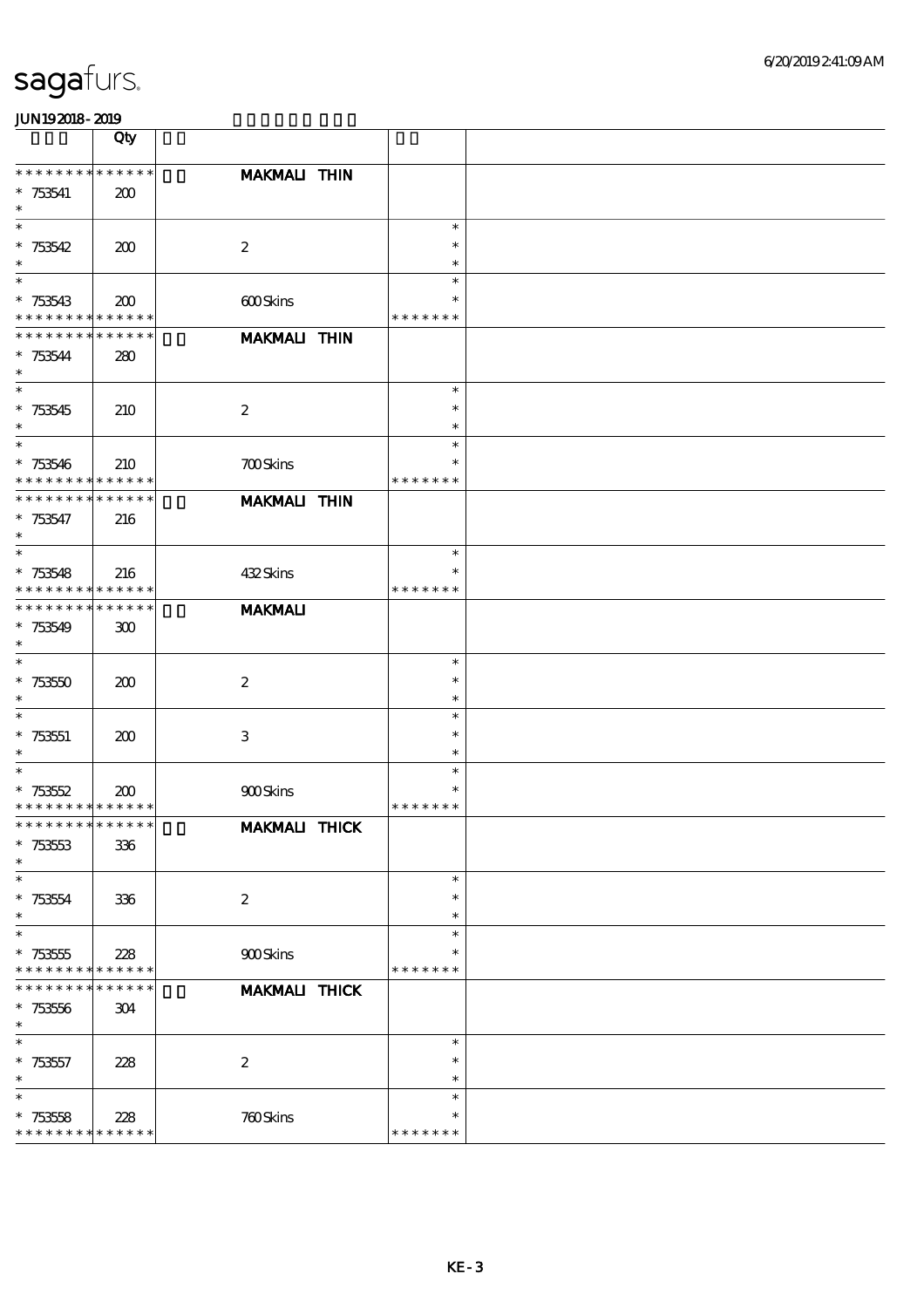|                                                          | Qty                |                  |                                   |  |
|----------------------------------------------------------|--------------------|------------------|-----------------------------------|--|
| **************<br>$*753561$                              | 270                | MUIDAR FLAT      |                                   |  |
| $\ast$<br>$\ast$                                         |                    |                  | $\ast$                            |  |
| $* 753562$<br>* * * * * * * * <mark>* * * * * *</mark> * | 270                | 540Skins         | $\ast$<br>* * * * * * *           |  |
| * * * * * * * * * * * * * *                              |                    | <b>MUIDAR</b>    |                                   |  |
| $*753563$<br>$\ast$                                      | 282                |                  |                                   |  |
| $\ast$<br>$* 753564$<br>$\ast$                           | 188                | $\boldsymbol{2}$ | $\ast$<br>$\ast$<br>$\ast$        |  |
| $\overline{\phantom{0}}$<br>$^\ast$ 753565<br>$\ast$     | 188                | 3                | $\ast$<br>$\ast$<br>$\ast$        |  |
| $\ast$<br>$* 753566$<br>* * * * * * * * * * * * * *      | 188                | 846Skins         | $\ast$<br>$\ast$<br>* * * * * * * |  |
| * * * * * * * *<br>$*753567$<br>$\ast$                   | * * * * * *<br>208 | <b>MUIDAR</b>    |                                   |  |
| $\ast$<br>* $753568$<br>$\ast$                           | 312                | $\boldsymbol{2}$ | $\ast$<br>$\ast$<br>$\ast$        |  |
| $\ast$<br>$* 753569$<br>* * * * * * * * * * * * * *      | 312                | 832Skins         | $\ast$<br>*<br>* * * * * * *      |  |
| * * * * * * * * * * * * * *<br>$*753570$<br>$\ast$       | 256                | <b>MUIDAR</b>    |                                   |  |
| $\ast$<br>$* 753571$<br>$\ast$                           | 192                | $\boldsymbol{2}$ | $\ast$<br>$\ast$<br>$\ast$        |  |
| $\ast$<br>$* 753572$<br>* * * * * * * * * * * * * *      | 192                | 640Skins         | $\ast$<br>$\ast$<br>* * * * * * * |  |
| * * * * * * * * * * * * * *<br>$* 753573$<br>$\ast$      | 140                | <b>MUIDAR</b>    |                                   |  |
| $\ast$<br>$*753574$<br>$\ast$                            | 210                | $\boldsymbol{2}$ | $\ast$<br>$\ast$<br>$\ast$        |  |
| $\ast$<br>$*753575$<br>* * * * * * * * * * * * * *       | 210                | 560Skins         | $\ast$<br>$\ast$<br>* * * * * * * |  |
| 753576                                                   | 246                | <b>MUIDAR</b>    |                                   |  |
| 753577                                                   | 212                | $\bf MUDAR$      |                                   |  |